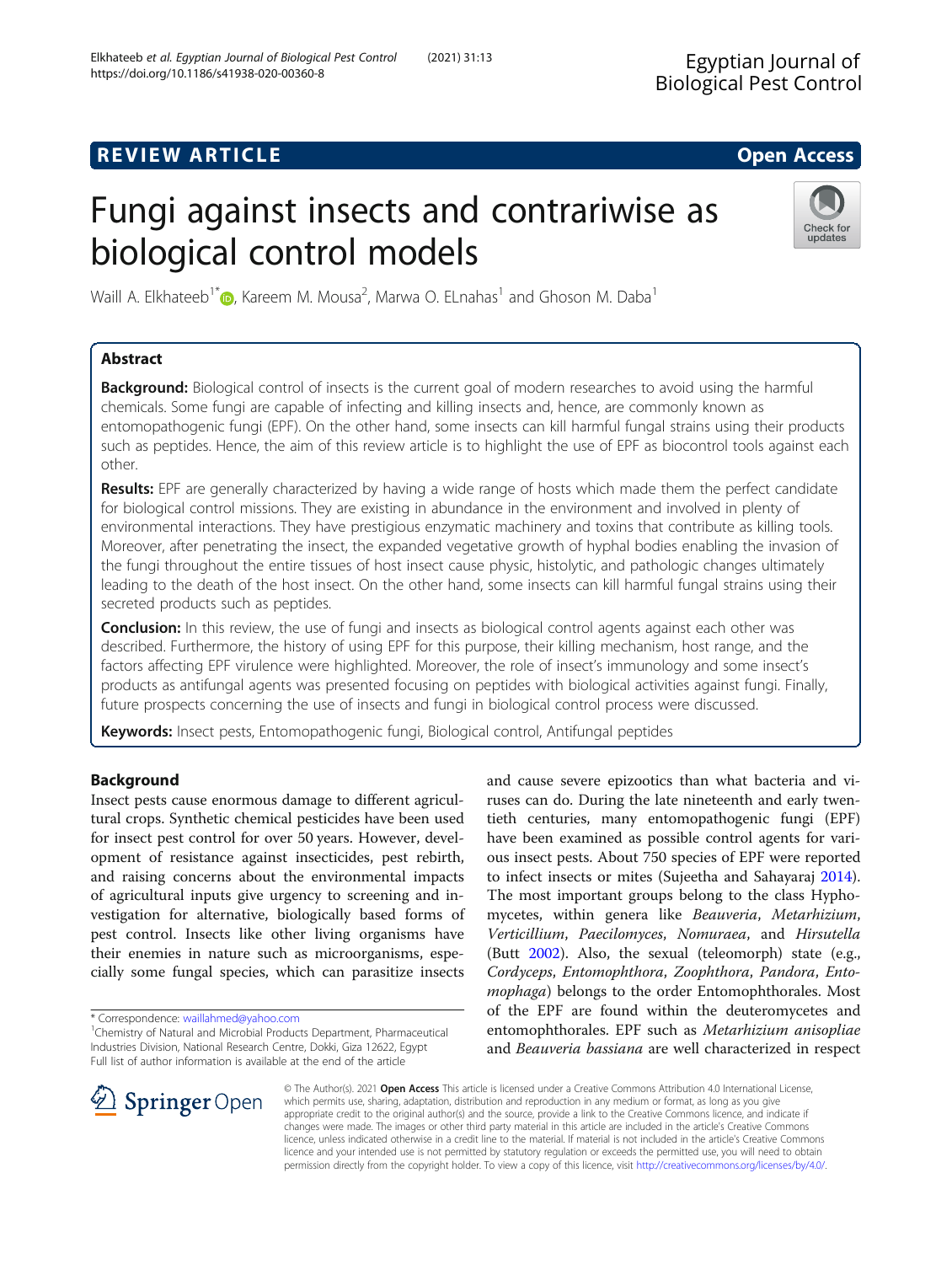to pathogenicity to several insects, and they have been used as agents for the biological control of agriculture pests worldwide. The EPF can be collected from naturally infested dead cadavers and also from the soil (Sahayaraj and Karthick Raja [2011](#page-7-0)). The use of EPF as potential candidates for insect's biological control is based on the fact that they are an important and widespread component of most terrestrial ecosystems. There are about 1.5 million types of fungi, of which nearly 400 species can infect animals and less than 400 species can infect humans. Nevertheless, some fungal diseases can result from opportunistic fungi. In general, a fungi cell wall is made up of chitin, 1,3-β- and 1,6-β-glucans, and proteins, together with other polymers. The cell wall composition is characterized by being so flexible and changes at regular basis during the cell separation. It was reported that the cell wall is associated with several hydrolytic enzymes, which are responsible for maintaining the cell wall flexibility beside their importance for crosslinking of polymers as well as cell division. However, fungi are eukaryotes, which mean that there are many common features in the structure of their cells together with those of humans. There are four types of antifungal agents that are commercially available: azoles, echinocandins, polenes, and pyrimidine analogs (Tawara et al. [2000\)](#page-8-0).

Continuous approaches have been developed to improve biological control as safe alternative to the use of fungicidal agents. Researchers found that many insects produce different compounds, which have antifungal activity. Numerous biologically active peptides have been produced by many insects and interestingly these peptides show wide biological activities as promising antibacterial, antifungal, and antiviral agents (Mishra and Wang [2012](#page-7-0)). Peptides showing promising antifungal activities include drosomycin produced by the common fruit fly Drosophila melanogaster (Da Silva et al. [2003](#page-6-0)), termicin produced by termites (Khaleel et al. [2013](#page-7-0)), heliomycin produced by the tobacco budworm Heliothis virescens (Fehlbaum et al. [1994](#page-6-0)), gallerimycin isolated from the greater wax moth "Galleria mellonella" larvae (González-Santoyo and Córdoba-Aguilar [2012](#page-7-0)), and cecropins A and B from the giant silk moth Hyalopora cecropia (Schuhmann et al. [2003](#page-8-0)).

In this review, the potential use of fungi and insects as biological control agents against each other was highlighted. Describing the history of using EPF, their killing mode, host range, and the factors affecting EPF virulence were studied. Moreover, the role of some insect's products as antifungal agents was presented focusing on peptides with biological activities against fungi. Finally, future prospects concerning the use of those organism's products in biological control process were discussed.

## Main text

#### Fungi as antiinsect

Enormous application of pesticides not only excesses the cost of pest control, but also results in environmental hazards and pollution; also, arthropod pests are known to develop resistance to chemical pesticides; researchers have often resort to incorporate alternative control conductance to minimize injuries caused by them. In the previous 50 years, control of pest insects using EPF been received much attention from researchers and a large number of commercial products came into sight (Faria and Wraight [2007\)](#page-6-0). Fungal pathogens play a vital role in suppressing insect population dynamics. Microbial control has been used as a part of IPM programs in many countries, including the African countries with a long history of projects, for example, the expansion of "Green Muscle" was the first procedural for the application of mycoinsecticides in Africa to control insect pests (Maina et al. [2018\)](#page-7-0).

Interestingly, many of the potent EPF are insect generalists (Moonjely et al. [2016](#page-7-0)). Till the first decade of the second millennium, more than 110 commercial products based on EPF were developed in different multinational agricultural chemical companies, such as Bayer, BASF, Monsanto, DuPont, and Arysta (Ravensberg [2015](#page-7-0)). Majority of those products was based on the 2 fungal strains, [B](https://www.sciencedirect.com/topics/agricultural-and-biological-sciences/beauveria). bassiana and M. [anisopliae](https://www.sciencedirect.com/topics/agricultural-and-biological-sciences/metarhizium-anisopliae) sensu lato (Faria and Wraight [2007](#page-6-0)). The remaining products are incorporating the fungal species, B. brongniartii, Isaria farinosus, [I](https://www.sciencedirect.com/topics/agricultural-and-biological-sciences/isaria). fumosorosea, Lecanicillium muscarium, L. [lecanii](https://www.sciencedirect.com/topics/agricultural-and-biological-sciences/lecanicillium-lecanii), and [L](https://www.sciencedirect.com/topics/agricultural-and-biological-sciences/lecanicillium). longisporum (Jaronski and Mascarin [2017\)](#page-7-0). The potent fungus, B. bassiana, has been extensively used in fighting harmful insects attacking economically important crops such as cotton, maize, and wheat (Lopez et al. [2014](#page-7-0)). Also, it is used against insects invading crops of poppy, banana, and white jute (Biswas et al. [2013](#page-6-0)).

#### History of using EPF

Accentuation for the history of using organisms in the field is comparatively elusive, but it seems that the first earliest demonstration of the EPF was done by Agostino Bassi (1773–1856) who noticed that the larvae of the silkworm moth, Bombyx mori (Linn.), suffered from a disease. According to the color of the conidial layer protrudes from insect cuticle, he named it the white muscardine (Zimmermann [2007\)](#page-8-0). Further studies were then effectuated by the naturalist Balsamo-Crivelli, who described it as *Botrytis bassiana*, later changed to *Beau*veria bassiana (Rehner and Buckley [2005\)](#page-7-0). This was the first microorganism recognized as animal pathogen; thereafter, many researchers had proofed that fungi could be used against pest insects (Audoin [1837](#page-6-0); Pasteur [1874](#page-7-0)). However, Elie Metchnikoff (1845–1916), in Russia discovered the green muscardine when he investigated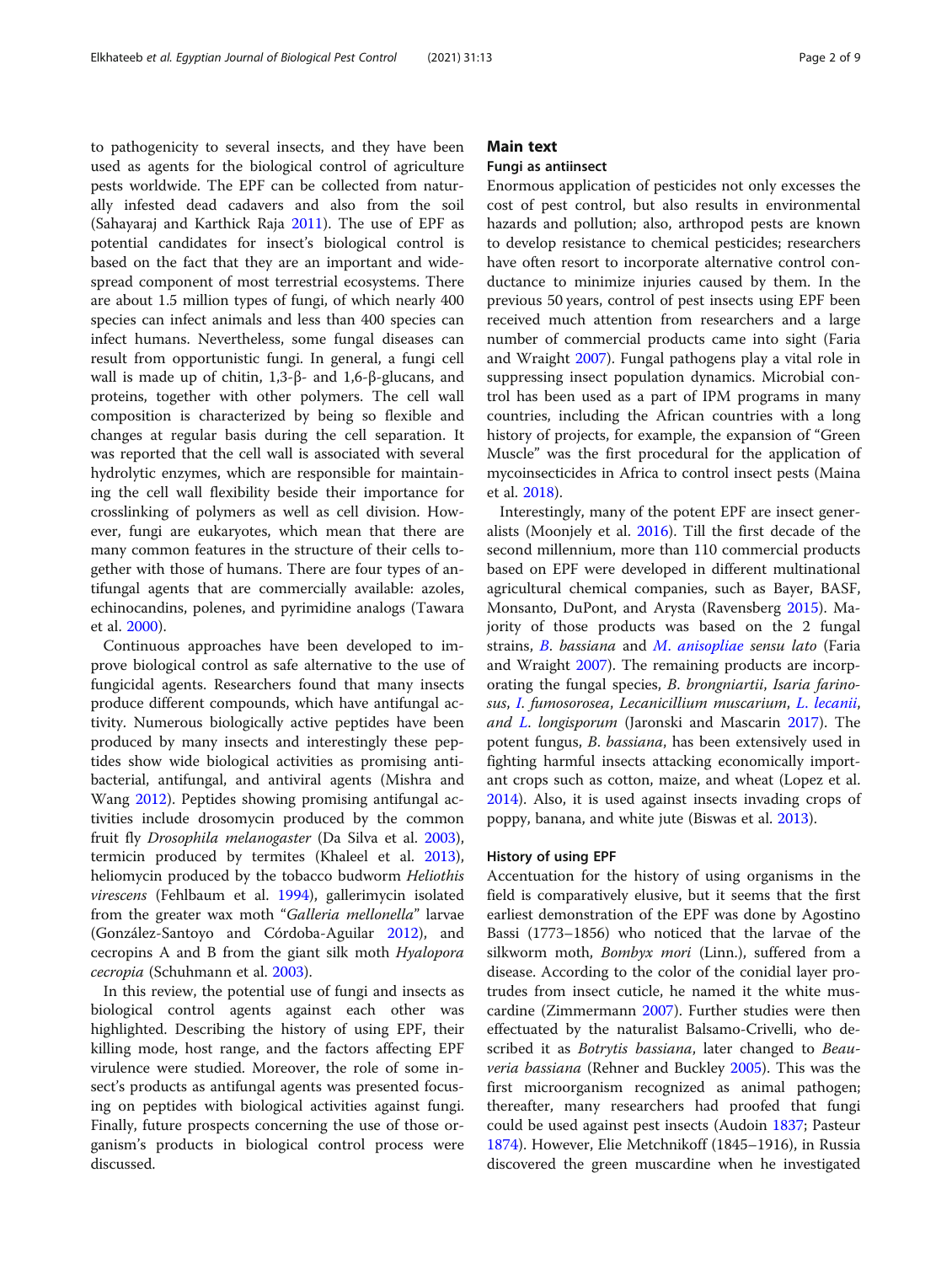the wheat cockchafers and identified it as Entomophthora anisopliae, which changed subsequent to Metarhizium anisopliae (Vega et al. [2009\)](#page-8-0).

## Main text

## Fungi infection and mode of action

Infection process and mode of action of the EPF have been precisely defined in a considerable number of publications. Researchers unanimously documented 2 ways of spores' mobility to infect their host insect, (Akbari et al. [2014\)](#page-6-0) as a result of its small size, the conidia's powdery clusters are easy to transport by air (Nolard [2004](#page-7-0)) or water (Hageskal et al. [2006](#page-7-0)) till meet its host, and (Almeida and Pokorny [2012\)](#page-6-0) insect infected with fungus itself is considered to be a mechanical carrier that can easily transmit fungi to the intact individuals by direct friction (Ambethgar [2009\)](#page-6-0) or by the excretion of viable conidia in their fecal droppings (Bruck and Lewis [2002](#page-6-0)). EPF percutaneously attack their hosts; hence, the infection pathway comprises the following 6 stages: adhesion of the spores; germination; penetration through integument, wounds, or trachea; hemolymph colonization, in the meantime, fungus attempts to overcome the host immune reactions; hyphal formation and proliferation; and sporulation and new conidia outgrowth (Leao et al. [2015\)](#page-7-0).

Fungus penetrates cuticle through non-sclerotized areas, wounds, and trachea or via mouthparts. Penetration process accomplishes by mechanical and chemical means including several enzymes. Some fungi have become known what types of enzymes that they produce, e.g., B. bassiana is known to produce chitinases, proteases, and lipases (Zimmermann [2007\)](#page-8-0), while others like M. acridium, for example, are still vague. The host insect exhibits humoral and cellular immune reactions in order to withstand fungi penetration such as production of phenoloxidase, which leads to pathogens melanization (Amparyup et al. [2013\)](#page-6-0), hemocytes (Lavine and Strand [2002](#page-7-0)), encapsulation, excretion of antimicrobial peptides, phagocytosis, nodule formation (Hajdušek et al. [2013](#page-7-0)), and antifungal compounds (Zimmermann [2007\)](#page-8-0). On the other side, fungi produce a set of enzymes and toxins to degrade the insect cuticle (Santi et al. [2010\)](#page-7-0) in a collision, which will determine the successfulness of penetration process. After successful penetration process, hyphae exist in the haemolymph forming [asexual](https://en.wikipedia.org/wiki/Asexual_reproduction) [fungal](https://en.wikipedia.org/wiki/Fungal) [spore,](https://en.wikipedia.org/wiki/Spore) i.e., blastoconidia. An expanded vegetative growth of hyphal bodies is enabling the invasion of the fungi throughout the entire tissues of host insect causing physic, histolytic, and pathologic changes ultimately leading to the death of the host insect after 3–7 days post infection (Zimmermann [2007](#page-8-0); Shahid et al. [2012](#page-8-0)).

#### Host range

According to the number and diversity of infectious insect hosts, host range of EPF can be determined.

Scholars defined 2 types of host ranges; first is the ecological host range that refers to the number of insect species that pathogen could successfully infect under field conditions, while the second is the physiological host range, in which an EPF is able to infect under laboratory condition (Hajek and Goettel [2007](#page-7-0)). The ecological host range is more trustable as it conflicts the realistic risk for the environment. EPF have diverse host ranges as many insect orders can be infected by them; however, Lepidoptera, Diptera, Orthoptera, Coleoptera, Hymenoptera, and Hemiptera are the most common ones (Ramanujam et al. [2014](#page-7-0)). Most of them are capable of infecting a wide range of insect hosts; however, a few have an exiguous host range (Faria and Wraight [2007](#page-6-0)). Those who have a narrow physiological or ecological range of host insects are usually strenuous to mass produce (Gryganskyi et al. [2013](#page-7-0)). For example, EPF belong to the order Entomophthorales, which includes 4 families, Ancylistaceae, Completoriaceae, Entomophthoraceae, and Meristacraceae, which are capable of infecting a few hosts. While the fungus that belongs to order Hypocreales has 8 families and has a broad range of host insects (Faria and Wraight [2007](#page-6-0)). For example, the EPF B. bassiana (Hypocreales: Cordycipitaceae) has an exceedingly considerable host list of more than 700 insect species from different orders (Table [1](#page-3-0)) (Goettel et al. [2000](#page-7-0); Zimmermann [2007;](#page-8-0) Meyling et al. [2009\)](#page-7-0).

## Factors affecting EPF virulence

EPF are involved in plenty of environmental interactions that affect it in multiple manners. The prosperity of EPF in the environment relies on conidial viability and to produce a suitable propagule (Olivera and Neves [2004](#page-7-0)). This ability contingent on many factors, the species and age of the arthropod host in this regard, is a key consideration in fungal success (Alves da Silva et al. [2015\)](#page-6-0). Furthermore, the difference in host plant species may modulate the susceptibility of insect pest towards EPF (Ocampo-Hernández et al. [2019\)](#page-7-0). The role of insect host species in inhibiting or stimulating the efficiency of EPF is due to the numerous defensive antimicrobial compounds within the cuticle of host insect that fungi have to overcome, in order to a successful virulence (Amparyup et al. [2013](#page-6-0); Pedrini et al. [2013](#page-7-0)). Thus, EPF virulence is markedly in a relation with rapid germination on host insect cuticle. In order to have a successful germination after the attachment of fungi with the insect cuticle, it is essential for the fungi to confront with its favorable conditions of temperature and humidity. Environmental factors, i.e. temperature, sunlight, and humidity, are among the most important abiotic factors, which profound influence on the growth and virulence of a pathogen. It is well known that temperature and relative humidity significantly influence the survival,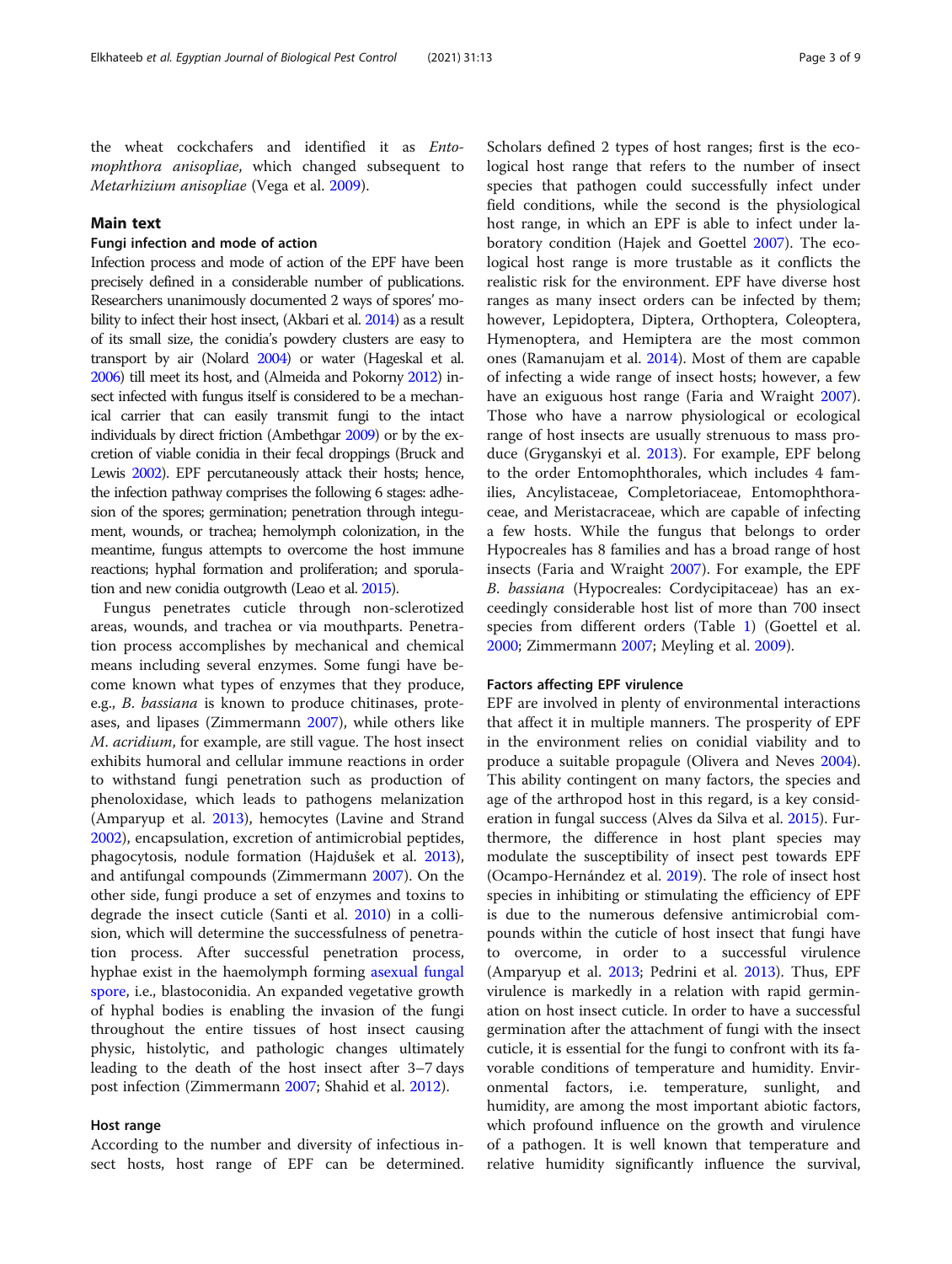| <b>Fungus</b>          | <b>Host insect</b>                           | Host order  | References                   |
|------------------------|----------------------------------------------|-------------|------------------------------|
| Beauveria bassiana     | Fire ants, Solenopsis invicta                | Hymenoptera | Uma Devi et al. (2008)       |
|                        | Weaver ant, Oecophylla smaragdina            |             |                              |
|                        | Armyworm, Spodoptera litura                  | Lepidoptera | Ullah et al. (2019)          |
|                        | European corn borer moth, Ostrinia nubilalis |             | Cagáň and Uhlík (1999)       |
|                        | Diamondback moth Plutella xylostella         |             | Correa-Cuadros et al. (2014) |
|                        | Maize Stem Borer, Chilo partellus            |             | Sufyan et al. (2019)         |
|                        | Silkworm, Bombyx mori                        |             | Hou et al. (2013)            |
|                        | Sugar cane borer, Diatraea saccharalis       |             | Maurer et al. (1997)         |
|                        | Potato beetle, Leptinotarsa decemlineata     | Coleoptera  | Klinger et al. (2006)        |
|                        | Squash beetle, Epilachna vigintioctopunctata |             | Hassan et al. (2019)         |
|                        | Yellow fever mosquito, Aedes aegypti         | Diptera     | Devi et al. (2006)           |
|                        | Banded blister beetle, Mylabris pustulata    | Homoptera   | Uma Devi et al. (2008)       |
|                        | Bird cherry-oat aphid, Rhopalosiphum padi    |             | Hesketh et al. (2008)        |
|                        | Cowpea aphid, Aphis craccivora               |             | Mweke et al. (2018)          |
|                        | Mango scale, Aulacaspis tubercularis         |             | Sayed and Dunlap (2019)      |
|                        | Mealy bug, Maconellicoccus hirsutus          |             | Uma Devi et al. (2008)       |
|                        | Mustard aphid, Lipaphis erysimi              |             | Sajid et al. (2017)          |
|                        | Cabbage aphid, Brevicoryne brassicae         |             | Akbari et al. (2014)         |
|                        | English Grain Aphid, Sitobion avenae         |             | Hesketh et al. (2008)        |
|                        | Rose-grain aphid, Metopolophium dirhodum     |             | Hesketh et al. (2008)        |
|                        | Seychelles scale, Icerya seychellarum        |             | Sayed and Dunlap (2019)      |
|                        | Wheat aphid, Schizaphis graminum             |             | Haron et al. (2020)          |
| Metarhizium anisopliae | Corn earworm, Helicoverpa armigera           | Lepidoptera | Fite et al. (2019)           |
|                        | Diamondback moth, Plutella xylostella        |             | Correa-Cuadros et al. (2014) |
|                        | Coconut beetle, Brontispa longissima         | Coleoptera  | Hassan et al. (2019)         |
|                        | Yellow fever mosquito, Aedes aegypti         | Diptera     | Paula et al. (2011)          |
|                        | Bird cherry-oat aphid, Rhopalosiphum padi    | Homoptera   | Hesketh et al. (2008)        |
|                        | Cowpea aphid, Aphis craccivora               |             | Mweke et al. (2018)          |
|                        | Mango scale, Aulacaspis tubercularis         |             | Sayed and Dunlap (2019)      |
|                        | Mustard aphid, Lipaphis erysimi              |             | Sajid et al. (2017)          |
|                        | Pea aphid, Acyrthosiphon pisum               |             | Hesketh et al. (2008)        |
|                        | Seychelles scale, Icerya seychellarum        |             | Sayed and Dunlap (2019)      |
|                        | English grain aphid, Sitobion avenae         |             | Hesketh et al. (2008)        |
|                        | Rose-grain aphid, Metopolophium dirhodum     |             | Hesketh et al. (2008)        |

<span id="page-3-0"></span>Table 1 Examples of insect pest species successfully controlled by the use of B. bassiana and M. anisopliae

germination, growth, and virulence of EPF (Bugeme et al. [2008;](#page-6-0) Mishra et al. [2015\)](#page-7-0).

Soil plays a key role in forming insect populations hence the inhabiting EPF. The communities of EPF differ from one location to another, for example, populations of EPF in the arable soils seem to be different than those in barren lands (Devi et al. [2006;](#page-6-0) Garrido-Jurado et al. [2011](#page-6-0)). Quesada-Moraga et al. ([2007\)](#page-7-0) detected EPF populations in a wide area of Spain, the EPF were isolated from 175 soil samples out of the 244, and only 2 species were found, *B. bassiana* and *M. anisopliae*. Clay content and pH degree were the 2 predictive factors for the prevailing of B. bassiana, while the content of organic matter was the influencing factor for the occurrence of M. anisopliae. The alkaline sandy soils found to be empty of any fungal species, whereas soil samples rich in organic matter with acidity contained a high density of EPF. Thus, various fungi species inhabit the soil for a part of their life cycle as it can provide a suitable shelter can provide protecting from unsuitable conditions (Toledo et al. [2008\)](#page-8-0) in which the fungi producing conidia to build up their populations.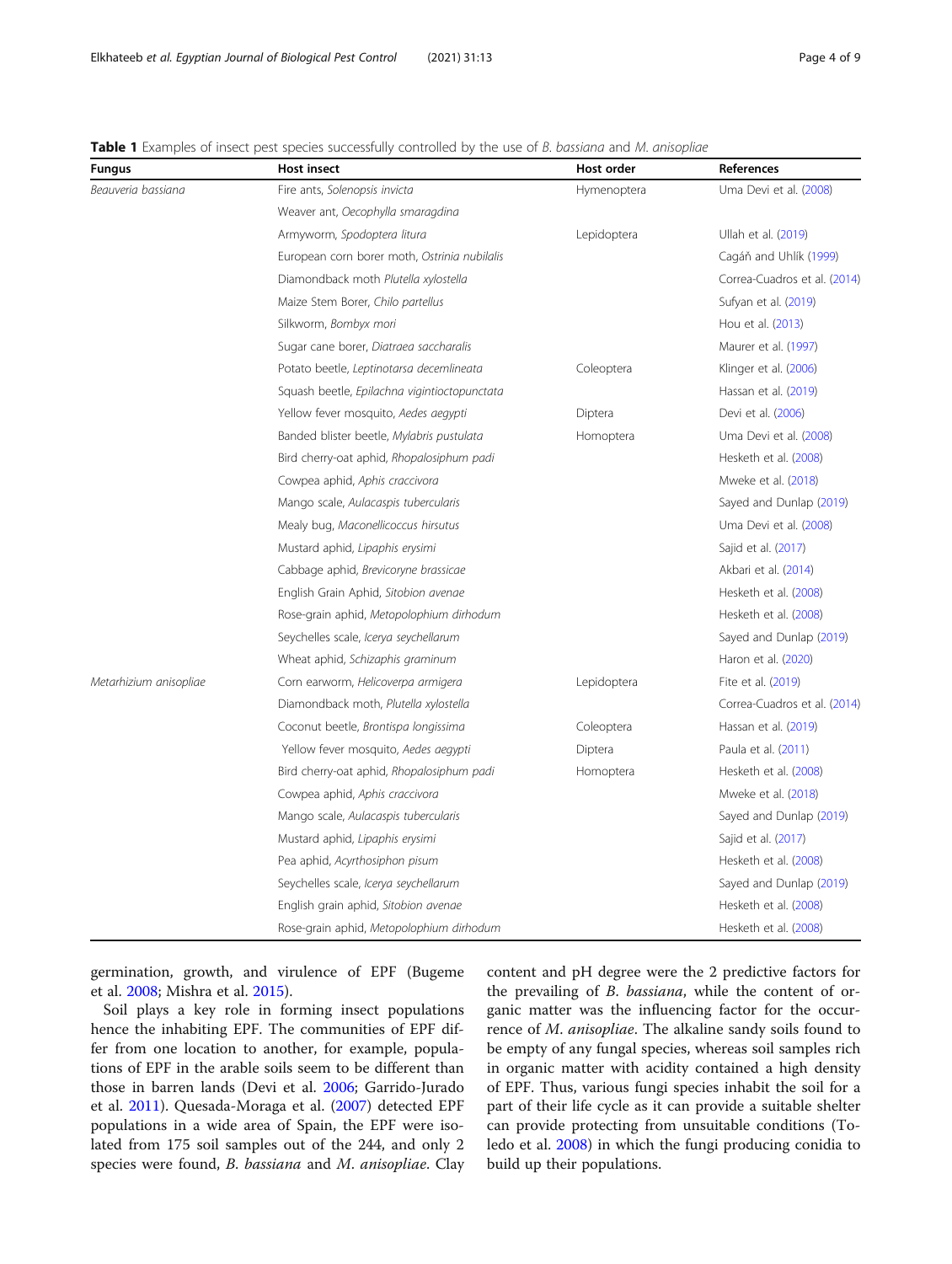# Insects as antifungal

Many peptides that showed antimicrobial activities have been isolated from various sources such as bacteria, fungi, and plants as well as animals. Those antimicrobial peptides (AMPs) vary greatly in their properties. AMPs have different molecular weight that range between 1.3 and 30 kDa. They also showed a variable potency and a biological activity spectrum. Most AMPs are heat stable due to the existence of fewer amino acids (Laverty et al. [2011](#page-7-0)). Many antimicrobial peptides are cationic, named CAPs. More than 1000 CAPs have been fully characterized (Hale and Hancock [2007](#page-7-0); Pasupuleti et al. [2012](#page-7-0)). Naturally derived CAPs are formed of a positive charge between  $+ 2$  and  $+ 9$ , due to the presence of a very few acidic residues, like aspartate or glutamate together with many of cationic amino acids including arginine or ly-sine and/or histidine (Yeung et al. [2011](#page-8-0)).

The presence of hydrophobic residues, that constitutes about 30–50% of the whole peptide structure (such as tryptophan or branched amino acids such as valine), plays an important role in providing an amphiphilic structure upon the interaction with membranes (Qiu et al. [2018\)](#page-7-0). This amphiphilic property, together with the existence of a large amount of positive charges, results in the effective antimicrobial activities of CAPs. Any change in the ratios of net charge and hydrophobicity will greatly affect the antimicrobial activity as well as the peptide spectrum towards various microorganisms. Increasing the antimicrobial activity could be increased by adjusting the lipophilic: charge as in the case of glycopeptides. Vancomycin is a glycopeptide that is effective against many methicillin-resistant Staphylococcus aureus strains. Dalbavancin and oritavancin are vancomycin lipoglycopeptide derivatives that showed increased antimicrobial activity against vancomycin-resistant strains (Zelezetsky et al. [2005\)](#page-8-0). The amino acids constituting the CAPs primary sequence are the main factor that affects the antimicrobial spectrum and broad structural diversity (Thomas et al. [2010\)](#page-8-0).

Although CAPs may have different secondary structures, they still share the same basic properties for developing amphipathic structures and being cationic under certain physiological conditions (Maloy and Kari [1995](#page-7-0)). The secondary structures of the peptides consist of amphiphilic β-sheet structures with two or three disulfide (stabilizing) bonds, together with an α-helical short segment or/and from 2 to 4 β-strands. The formation of disulfide bridges results from a large amount of cysteine found in the primary sequence. α-Defensin and βdefensin are two examples of naturally derived peptides in mammalian host defense system (Wilson et al. [2009](#page-8-0)). The structure of these peptides is a point of interest since the majority of hydrophobic moieties are found in one face of the helix structure. However, the polar amino acids that play an important role in solubilizing the microbial membranes are located in opposite face of the helix (Schmidt and Wong [2013](#page-7-0)). Amphipathic αhelices are not able to form disulfide bridges due to the absence of cysteine (Shai [2002](#page-8-0)). Among the peptides found in nature are magainin that is isolated from the skin secretions of certain frog species named Xenopus laevis (Schäfer-Korting and Rolff [2018](#page-7-0)), also mellitin, which is obtained from honeybee venom (Laverty et al. [2011](#page-7-0); Cardoso et al. [2018\)](#page-6-0) as well as the cecropins, which is a group of the dipteran defense insect peptides (Almeida and Pokorny [2012\)](#page-6-0). On the other hands, cyclic peptides are uncommon class of CAPs. These cyclic structures contain β-turn affected by just a single disulfide bond such as dodecapeptide obtained from bovine neutrophils (Price et al. [2019](#page-7-0)).

## Antifungal peptide groups

The studies reported some peptides with antifungal activities, as they show their ability to suppress fungal growth or even reproduction. The antifungal peptides are classified on the basis of mechanism of action (Gelotar et al. [2013\)](#page-7-0). The first group of fungal peptides is the amphipathic peptides. This group is widely distributed in nature and gains a lot of importance as antifungal compounds. They are membrane lytic peptides that are characterized mainly by the presence of both hydrophilic and hydrophobic residues. It has 2 surfaces, one is positively charged, while the second surface remained neutral (uncharged) (Fosso et al. [2015\)](#page-6-0). Moreover, some of these peptides cause disturbance of the membrane structure without crossing the membrane itself (Leuschner and Hansel [2004\)](#page-7-0). Additionally, the second group of peptides can disturb the synthesis of the cell wall and it also can disturb the glucan or chitin biosynthesis (Fernández-Carneado et al. [2004](#page-6-0)). The antifungal agents belong to these 2 structural groups of peptides are considered to be very effective and safe for immunecompromised patients (Desbois et al. [2010\)](#page-6-0). The University of Nebraska Medical Center (USA) has developed an interesting antimicrobial peptides data base (APD). Furthermore, the update of this antimicrobial peptide database (UAPD) provides very helpful information about 1228 peptides, among which 327 are considered antifungal agents (Wang et al. [2009\)](#page-8-0).

#### Examples for antifungal peptides

Various biologically active peptides have been found in many insects (Table [2\)](#page-5-0). Interestingly these peptides showed antibacterial and antifungal, as well as antiviral activities (Mishra and Wang [2012](#page-7-0)). It was reported that insects produce a huge number of different antifungal proteins to be protected against threatening fungal diseases. Many insects exert high antimicrobial activity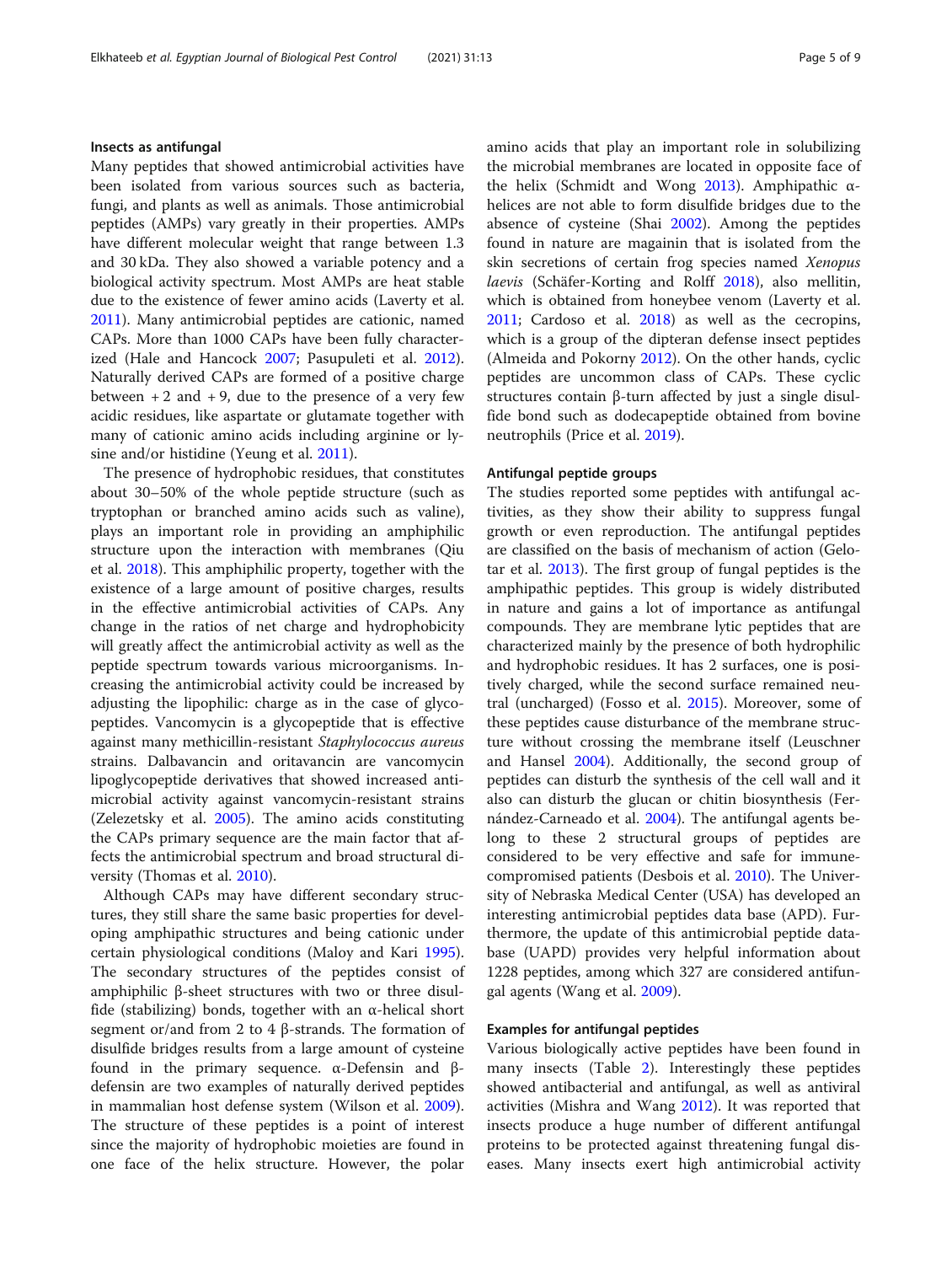towards Gram-positive bacteria; however, lower action was detected towards Gram-negative bacteria, fungi, or yeasts (Fu et al. [2009](#page-6-0)). So far, very few compounds with antifungal activities have been detected in insects. As examples, drosomycin produced from D. melanogaster (Da Silva et al. [2003\)](#page-6-0), gallerimycin isolated from the greater wax moth "Galleria mellonella" larvae (González-Santoyo and Córdoba-Aguilar [2012\)](#page-7-0), and termicin produced from termites (Khaleel et al. [2013](#page-7-0)), as well as heliomycin has been found to be produced from the tobacco budworm Heliothis virescens (Fehlbaum et al. [1994](#page-6-0)).

The studies also showed the production of two types of cecropin from the giant silk moth Hyalopora cecropia. These were named Cecropin A and Cecropin B that were found to be lytic linear peptides. These two peptides showed about 95% killing effect towards Aspergillus fumigatus and Fusarium oxysporum (Schuhmann et al. [2003](#page-8-0)). Plus, both peptides have shown a great antifungal activity in acidic medium (pH 5–6). However, only cecropin A has exerted antifungal activity at neutral pH. This could be attributed to variation in charge found at the two peptides C-terminus (Pushpanathan et al. [2013](#page-7-0)). Thanatin and drosomycin are examples of cysteine-rich peptides that are obtained from Podisus maculiveris and Drosophila melanogaster, respectively. Thanatin is a small non-hemolytic peptide that contains 21 residues. When thanatin is found in water, it constitutes an antiparallel sheet structure with a disulfide bridge (Lemaitre et al. [1997\)](#page-7-0).

Thanatin showed its ability to inhibit both A. fumigatus and F. oxysporum growth (Van der Weerden et al. [2013](#page-8-0)). On the other hands, drosomycin is a peptide formed of 44 amino acids and it has twisted threestranded sheet structure stabilized by the presence of disulfide bonds. Drosomycin is very effective against F. oxysporum (De Lucca and Walsh [2000\)](#page-6-0).

The antimicrobial peptides in response to fungal or bacterial infections are expressed in the insects' fat body (which is equivalent to liver in the higher animals), while the peptides are then secreted into the hemolymph (equivalent to blood) (Chen et al. [1988](#page-6-0)). Drosophila showed 2 different pathways in this respect; first, the immune-deficiency pathway (IMD) that begins by Gram-negative bacteria, and second, the stimulation of the Toll-receptor path that was achieved by fungi, yeast, and mold as well as Gram-positive bacteria (Cooper and Eleftherianos [2017](#page-6-0)). Usually, the antimicrobial peptides produced from insects after bacterial threatening and that explains the occurrence of fewer antifungal molecules. In response to both in vitro and in vivo antifungal activity, insects can show high production of peptides (Taylor et al. [2008\)](#page-8-0).

#### Insect's immunology

The vital mechanisms controlling the insect immune response as well as their consequence on the human immunology have attracted the attention of many scientists recently. For any insect to resist various pathogens infection, innate immunity is required and important. There are many barriers that protect the insects. The insect exoskeleton prevents the trachea membrane and the stomodeum. Moreover, insects produce some antimicrobial peptides, which are secreted into hemolymph (Faye and Hultmark [1993](#page-6-0)). The drosophila is an example that comprises a wide range of potent antifungal and antibacterial peptides including attacin, cecropin, diptericin, drosocin, and drosomycin as well as metchnikowin, where they are originated from the fat body. Additionally, there is a cellular response, characterized by the presence of hemocytes that resulted in the phagocytosis of foreign objects as well as microorganisms and other parasites (Brivio et al. [2010\)](#page-6-0). Finally, this was followed by an activation of a proteolytic cascade in the hemolymph, which in turn resulted in the activation of phenol oxidase, the enzyme responsible for the melanin formation, which is finally deposited on the invading parasites.

#### Conclusion

The history of using EPF, their killing mechanism, host range, and the factors affecting their virulence were studied to accomplish their use as biocontrol agents. Moreover, highlights on the role of insect's immunology and some insect's products as antifungal agents were

<span id="page-5-0"></span>Table 2 Naturally occurring antifungal peptides originated from various insect sources (Schuhmann et al. [2003](#page-8-0))

| Peptide                                                                               | Target(s)                              |  |
|---------------------------------------------------------------------------------------|----------------------------------------|--|
| <b>Brevinin</b><br>Bacteria and yeast                                                 |                                        |  |
| Cecropins                                                                             | Filamentous fungi and bacteria         |  |
| Insect defensins<br>Filamentous fungi, yeast, and some show activity against bacteria |                                        |  |
| Glycine-rich peptides                                                                 | Yeast                                  |  |
| Filamentous fungi, yeast, and bacteria<br>Temporins                                   |                                        |  |
| Thanatin                                                                              | Filamentous fungi and bacteria         |  |
| Spinigerin                                                                            | Filamentous fungi, yeast, and bacteria |  |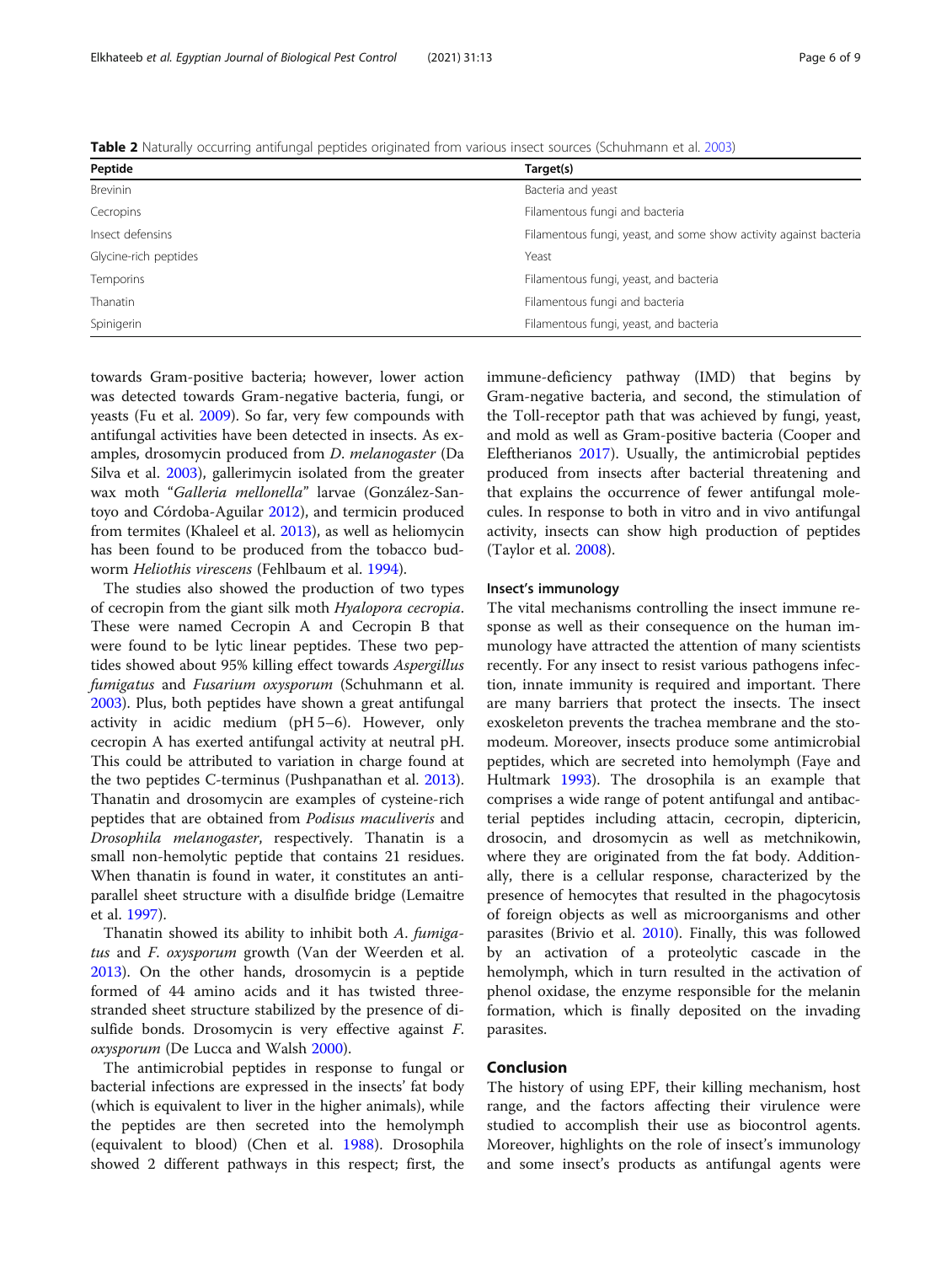<span id="page-6-0"></span>presented focusing on peptides and their biological activities against fungi. Survey work should be undertaken in different geographical regions to isolate and identify virulent fungal pathogens. Antifungal peptides play an important role in protection against fungal infection via an innate defense mechanism. Utilizing different antimicrobial peptide creates a strategy for the production of low-cost antimicrobial agent. Additionally, more detailed studies are required to explain the configuration of these peptides that helps in supplying more information for computer simulation methods to figure out the antifungal mechanism at the atomic level.

#### Abbreviations

EPF: Entomopathogenic fungi; IPM: Integrated pest management; AMPs: Antimicrobial peptides; CAPs: Cationic antimicrobial peptides; APD: Antimicrobial peptides data base; UAPD: Updated antimicrobial peptide database (UAPD); IMD: Immune-deficiency pathway

#### Acknowledgements

Not applicable.

## Authors' contributions

WE and GD have substantially contributed to the conception and design of the article. ME and GD have contributed in writing insect as antifungal section. WE and KM have contributed in writing fungi as antiinsect section. All authors have read, revised, and approved the manuscript.

#### Funding

Not applicable.

# Availability of data and materials

Not applicable

#### Ethics approval and consent to participate Not applicable

#### Consent for publication

Not applicable.

## Competing interests

The authors declare that they have no competing interests.

#### Author details

<sup>1</sup>Chemistry of Natural and Microbial Products Department, Pharmaceutical Industries Division, National Research Centre, Dokki, Giza 12622, Egypt. 2 Economic Entomology Department, Faculty of Agriculture, Kafrelsheikh University, Kafr El-Sheikh 33-516, Egypt.

#### Received: 17 September 2020 Accepted: 29 December 2020 Published online: 10 January 2021

#### References

- Akbari S, Safavi S, Ghosta Y (2014) Efficacy of Beauveria bassiana (Blas.) Vuill. against cabbage aphid Brevicoryne brassicae L. (Hem.: Aphididae) in laboratory condition. Arch Phytopath Plant Protect 47(12):1454–1458
- Almeida P, Pokorny A (2012) Comprehensive biophysics. Academic Press, Cambridge, pp 189–222
- Alves da Silva R, Dias Quintela E, Moura Mascarin G, Pedrini N, Moraes Lião L, Henrique FP (2015) Unveiling chemical defense in the rice stalk stink bug against the entomopathogenic fungus Metarhizium anisopliae. J Invertebr Pathol. 127:93–100
- Ambethgar V (2009) Potential of entomopathogenic fungi in insecticide resistance management (IRM): A review. J Biopestic. 2(2):177–193
- Amparyup P, Charoensapsri W, Tassanakajon A (2013) Prophenoloxidase system and its role in shrimp immune responses against major pathogens. Fish Shellfish Immunol. 34(4):990–1001
- Audoin V (1837) Nouvelles expériences sur la nature de la maladie contagieuse qui attaque les Vers a` soie, et qu'on désigne sous le nom de Muscardine. Ann. Sci. Nat. 8:257–270
- Biswas C, Dey P, Satpathy S, Satya P, Mahapatra BS (2013) Endophytic colonization of white jute (Corchorus capsularis) plants by different Beauveria bassiana strains for managing stem weevil (Apion corchori). Phytoparasit. 41: 17–21
- Brivio M, Mastore M, Nappi A (2010) A pathogenic parasite interferes with phagocytosis of insect immunocompetent cells. Dev Comp Immunol. 34: 991–998
- Bruck DJ, Lewis LC (2002) Carpophilus freemani (Coleoptera: Nitidulidae) as a vector of Beauveria bassiana. J Invertebr Pathol. 80:188–190
- Bugeme DM, Maniania NK, Knapp M, Boga HI (2008) Effect of temperature on virulence of Beauveria bassiana and Metarhizium anisopliae isolates to Tetranychus evansi. Exp Appl Acarol. 46:275–285
- Butt TM (2002) Use of entomogenous fungi for the control of insect pests. In Agricultural applications. Springer, Berlin, Heidelberg, pp 111–134
- Cagáň Ľ, Uhlík V (1999) Pathogenicity of Beauveria bassiana strains isolated from Ostrinia nubilalis Hbn. (Lepidoptera: Pyralidae) to original host and to ladybirds (Coleoptera: Coccinellidae). Plant Protect Sci 35:108–112
- Cardoso M, Oshiro K, Rezende S, Cândido ES, Franco OL (2018) The structure/ function relationship in antimicrobial peptides: what can we obtain from structural data? In Advances in protein chemistry and structural biology (Elsevier), pp 359–384
- Chen H-C, Brown JH, Morell JL, Huang CM (1988) Synthetic magainin analogues with improved antimicrobial activity. FEBS Lett. 236(462):466
- Cooper D, Eleftherianos I (2017) Memory and specificity in the insect immune system: current perspectives and future challenges. Front Immunol. 8:539
- Correa-Cuadros JP, Rodríguez-Bocanegra M, Sáenz-Aponte A (2014) Susceptibility of Plutella xylostella (Lepidoptera: Plutellidae; Linnaeus 1758) to Beauveria bassiana Bb9205, Metarhizium anisopliae Ma9236 and Heterorhabditis bacteriophora HNI0100. Univ. Sci. 19(3):277–285
- Da Silva P, Jouvensal L, Lamberty M, Bulet P, Caille A, Vovelle F (2003) Solution structure of termicin, an antimicrobial peptide from the termite Pseudacanthotermes spiniger. Protein Sci. 12:438–446
- De Lucca A, Walsh T (2000) Antifungal peptides: origin, activity, and therapeutic potential. Rev Iberoam Micol. 17:116–120
- Desbois AP, Gemmell CG, Coote PJ (2010) In vivo efficacy of the antimicrobial peptide ranalexin in combination with the endopeptidase lysostaphin against wound and systemic meticillin-resistant Staphylococcus aureus (MRSA) infections. Int J Antimicrob Ag. 35:559–565
- Devi K, Rao C, Allee A (2006) Effect in the infection dynamics of the entomopathogenic Fungus Beauveria bassiana (Bals) Vuill. on the beetle, Mylabris pustulata. Mycopathol 161(6):385–394
- Faria MR, Wraight SP (2007) Mycoinsecticides and mycoacaricides: a comprehensive list with worldwide coverage and international classification of formulation types. Biol Control 43(3):237–256
- Faye I, Hultmark D (1993) The insect immune proteins and the regulation of their genes. Para Patho Insec. 2:25–53
- Fehlbaum P, Bulet P, Michaut L, Lagueux M, Broekaert W, Hetru C, Hoffmann J (1994) Insect immunity. Septic injury of Drosophila induces the synthesis of a potent antifungal peptide with sequence homology to plant antifungal peptides. J Biol Chem 269:33159–33163
- Fernández-Carneado J, Kogan M, Pujals S, Giralt E (2004) Amphipathic peptides and drug delivery. Peptide Science: Original Research on Biomolecules 76: 196–203
- Fite T, Icon T, Tefera M, Negeri T, Damte WS (2019) Evaluation of Beauveria bassiana, Metarhizium anisopliae, and Bacillus thuringiensis for the management of Helicoverpa armigera (Hubner) (Lepidoptera: Noctuidae) under laboratory and field conditions. Bio Sci Technol. 30(3):278–295
- Fosso M, AlFindee M, Zhang Q, Nziko V, Kawasaki Y, Shrestha S, Bearss J, Gregory R, Takemoto J, Chang C-W (2015) Structure–activity relationships for antibacterial to antifungal conversion of kanamycin to amphiphilic analogues. J org chem. 80:4398–4411
- Fu P, Wu J, Guo G (2009) Purification and molecular identification of an antifungal peptide from the hemolymph of Musca domestica (housefly). Cell Mol Immunol. 6:245–251
- Garrido-Jurado I, Torrent J, Barrón V, Corpas A, Quesada-Moraga E (2011) Soil properties affect the availability, movement, and virulence of entomopathogenic fungi conidia against puparia of Ceratitis capitata (Diptera: Tephritidae). Biol Cont. 58:277–285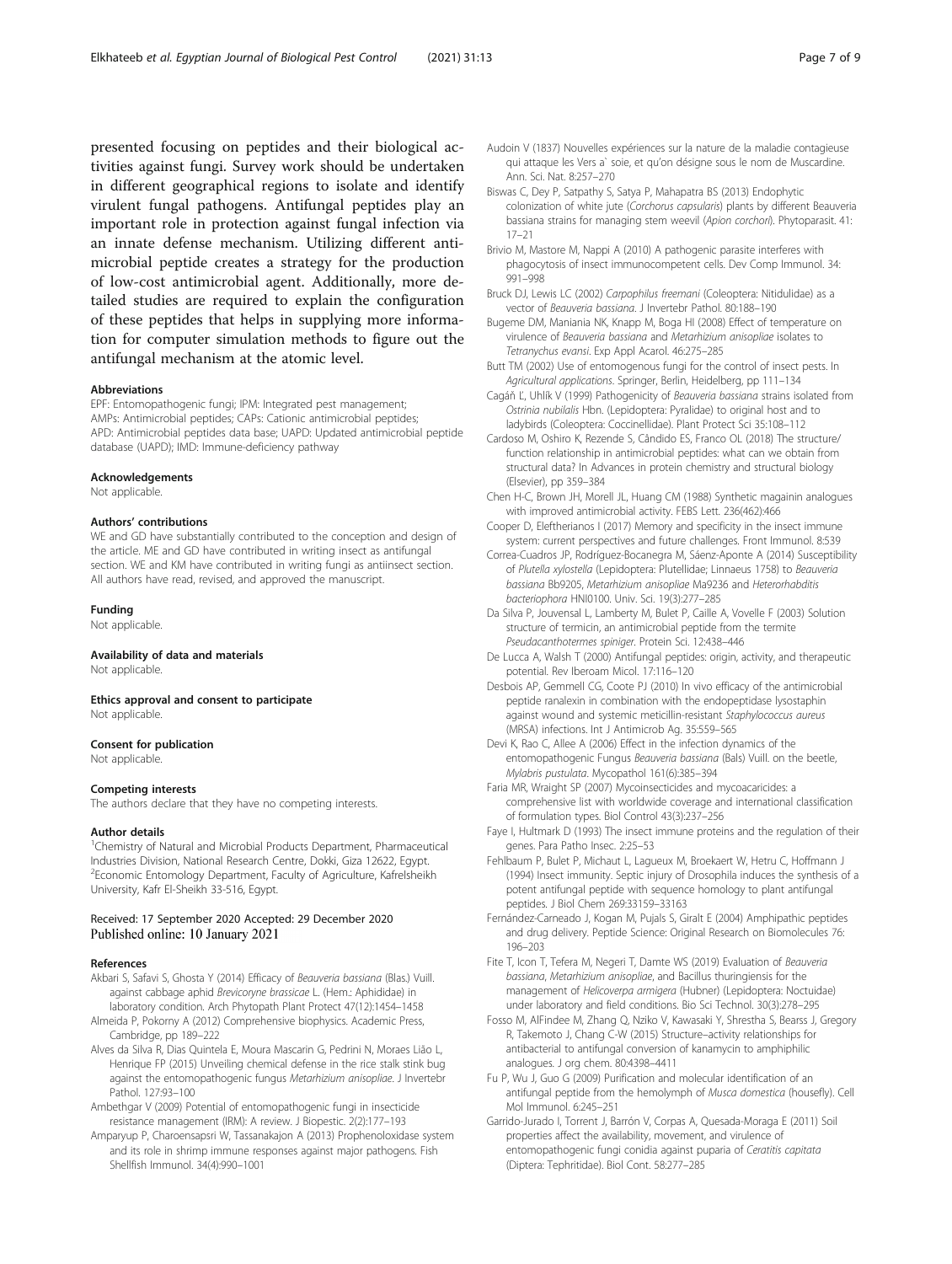<span id="page-7-0"></span>Gelotar P, Vachhani S, Patel B, Makwana N (2013) The prevalence of fungi in fingernail onychomycosis. J Clin Diagno Res 7:250

- Goettel MS, Inglis GD, Wraight SP (2000) In: Lacey LA, Kaya HK (eds) Fungi, in field manual in Invertebrate Pathology. Kluwer Academic Press, Dordrecht, The Netherlands, pp 255–282
- González-Santoyo I, Córdoba-Aguilar A (2012) Phenoloxidase: a key component of the insect immune system. Entomol Exp Appl. 142:1–16
- Gryganskyi A, Humber R, Smith M, Hodge K, Huang B, Voigt K (2013) Phylogenetic lineages in Entomophthoromycota. Persoonia 30:94–105
- Hageskal G, Knutsen AK, Gaustad P, De Hoog GS, Skaar I (2006) Diversity and significance of mold species in Norwegian drinking water. Appl. Environ. Microbiol. 72:7586–7593
- Hajdušek O, Sima R, Ayllon N, Jalovecka M, Perner J, de la Fuente J (2013) Interaction of the tick immune system with transmitted pathogens. Front Cell Infect Microbiol. 3:26
- Hajek AE, Goettel MS (2007) Guidelines for evaluating effects of entomopathogens on non-target organisms. In: Lacey LA, Kaya HK (eds) Field manual of techniques in invertebrate pathology. Springer Netherlands, Dordrecht, pp 816–833
- Hale JD, Hancock RE (2007) Alternative mechanisms of action of cationic antimicrobial peptides on bacteria. Expert Rev Anti-Infective Ther 5:951–959
- Haron N, Ahmed M, Ali S, Abas A, Elshaier M (2020) Evaluate the effects of entomopathogenic fungi isolates on Wheat Aphid, Schizaphis graminum (Rondani) (Hemiptera: Aphididae). EAJBSA 13(2):149–159
- Hassan FR, Abdullah SK, Assaf LH (2019) Pathogenicity of the entomopathogenic fungus, Beauveria bassiana (Bals.) Vuill. endophytic and a soil isolate against the squash beetle, Epilachna chrysomelina (F.) (Coleoptera: Coccinellidae). Egypt J Biol Pest Control 29:74
- Hesketh H, Alderson P, Pye B, Pell J (2008) The development and multiple uses of a standardized bioassay method to select hypocrealean fungi for biological control of aphids. Biol Control. 46(2):242–255
- Hou CX, Qin GX, Liu T, Mei XL, Li B, Shen ZY, Guo XJ (2013) Differentially expressed genes in the cuticle and hemolymph of the silkworm, Bombyx mori, injected with the fungus Beauveria bassiana. J Insect Sci 13:138
- Jaronski ST, Mascarin GM (2017) Mass production of fungal entomopathogens. In Microbial control of insect and mite pests. Academic Press, pp 141–155
- Khaleel A, Nawaz M, Hindawi B (2013) Sol–gel derived Cr (III) and Cu (II)/γ-Al2O3 doped solids: effect of the dopant precursor nature on the structural, textural and morphological properties. Mater Res Bull. 48:1709–1715
- Klinger E, Eleanor G, Francis D (2006) Beauveria bassiana horizontal infection between cadavers and adults of the Colorado Potato Beetle, Leptinotarsa decemlineata (Say). Environment Entomol 35(4):992–1000
- Laverty G, Gorman S, Gilmore BF (2011) The potential of antimicrobial peptides as biocides. Inter J molecul sci. 12:6566–6596
- Lavine MD, Strand M (2002) Insect hemocytes and their role in immunity. Insect Biochem. Mol. Biol. 32(10):1295–1309
- Leao MP, Tiago PV, Andreote FD, de Araujo WL, de Oliveira NT (2015) Differential expression of the pr1A gene in Metarhizium anisopliae and Metarhizium acridum across different culture conditions and during pathogenesis. Genet. Mol. Biol. 38:86–92
- Lemaitre B, Reichhart J-M, Hoffmann JA (1997) Drosophila host defense: differential induction of antimicrobial peptide genes after infection by various classes of microorganisms. Proc Nat Acad Sci. 94:14614–14619
- Leuschner C, Hansel W (2004) Membrane disrupting lytic peptides for cancer treatments. Curr pharm des. 10:2299–2310
- Lopez DC, Zhu-Salzman K, Ek-Ramos MJ, Sword GA (2014) The entomopathogenic fungal endophytes Purpureocillium lilacinum (formerly Paecilomyces lilacinus) and Beauveria bassiana negatively affect cotton aphid reproduction under both greenhouse and field conditions. PLoS One. 9:e103891
- Maina UM, Galadima IB, FM Gambo FM, Zakaria D. (2018) A review on the use of entomopathogenic fungi in the management of insect pests of field crops. J Entomol Zool Studies 6(1):27–32
- Maloy WL, Kari UP (1995) Structure–activity studies on magainins and other host defense peptides. Biopolymers 37:105–122
- Maurer P, Couteaudier Y, Girard P, Bridge P, Riba G (1997) Genetic diversity of Beauveria bassiana and relatedness to host insect range. Mycol Res. 101:159–164
- Meyling NV, Lubeck M, Buckley EP, Eilenberg J, Rehner SA (2009) Community composition, host range and genetic structure of the fungal entomopathogen Beauveria in adjoining agricultural and semi natural habitats. Mol Ecol. 18:1282–1293
- Mishra B, Wang G (2012) Ab initio design of potent anti-MRSA peptides based on database filtering technology. J Am Chem Soc. 134:12426–12429
- Mishra S, Kumar P, Malik A (2015) Effect of temperature and humidity on pathogenicity of native Beauveria bassiana isolate against Musca domestica L. J Parasitic Dis 39(4):697–704
- Moonjely S, Barelli L, Bidochka MJ. 2016. Insect pathogenic fungi as endophytes. In: St Leger RJ, editor. Advances in genetics. Academic Press; pp. 107–135.
- Mweke A, Ulrichs C, Nana P (2018) Evaluation of the entomopathogenic fungi Metarhizium anisopliae, Beauveria bassiana, and Isaria sp. for the management of Aphis craccivora (Hemiptera: Aphididdae). J Econ Entomol 111(4):1587–1594
- Nolard N (2004) Allergy to moulds. BCCM Newsletter 16:1–3
- Ocampo-Hernández JA, Tamayo-Mejía F, Tamez-Guerra P, Gao Y, Guzmán-Franco AW (2019) Different host plant species modifies the susceptibility of Bactericera cockerelli to the entomopathogenic fungus Beauveria bassiana. J Appl Entomol. 143:984–991
- Olivera RC, Neves PM (2004) Biological control compatibility of Beauveria bassiana with acaricides. Neotrop Entomol. 33:353–358
- Pasteur L (1874) Observations (au sujet des conclusions de M. Dumas) relatives au phylloxera. Comptes rendus hebdomadaires des séances de l'Académie des Sci 79:1233–1234
- Pasupuleti M, Schmidtchen A, Malmsten M (2012) Antimicrobial peptides: key components of the innate immune system. Crit Rev Biotechnol. 32:143–171
- Paula AR, Carolino AT, Silva CP, Samuels RI (2011) Susceptibility of adult female Aedes aegypti (Diptera: Culicidae) to the entomopathogenic fungus Metarhizium anisopliae is modified following blood feeding. Parasites Vector. 4:91
- Pedrini N, Ortiz-Urquiza A, Huarte-Bonnet C, Zhang S, Keyhani NO (2013) Targeting of insect epicuticular lipids by the entomopathogenic fungus Beauveria bassiana: hydrocarbon oxidation within the context of a host pathogen interaction. Front Microbiol. 4:24
- Price RL, Bugeon L, Mostowy S, Makendi C, Wren B, Williams H, Willcocks S (2019) In vitro and in vivo properties of the bovine antimicrobial peptide, Bactenecin 5. PloS One 14:e0210508
- Pushpanathan M, Gunasekaran P, Rajendhran J (2013) Antimicrobial peptides: versatile biological properties. Int J Pept 675391:1–15
- Qiu F, Chen Y, Tang C, Zhao X (2018) Amphiphilic peptides as novel nanomaterials: design, self-assembly and application. Int J Nanomed. 13:5003
- Quesada-Moraga E, Navas-Cortes E, Maranhao E, Ortiz-Urquiza A, Santiago-Alvarez C (2007) Factors affecting the occurrence and distribution of entomopathogenic fungi in natural and cultivated soils. Mycol Res. 111:947– 966
- Ramanujam B, Rangeshwaran R, Sivakmar G, Mohan M, Yandigeri MS (2014) Management of insect pests by microorganisms. Proc Indian National Sci Acad. 80(2):455–471
- Ravensberg W (2015) Crop protection in 2030: towards a natural, efficient, safe and sustainable approach. In: International Symposium on Biopesticides, Swansea University, pp 7–9
- Rehner SA, Buckley E (2005) Beauveria phylogeny inferred from nuclear IST and EFI-asequences: evidence for cryptic diversification and links to Cordyceps teleomorphs. Mycol. 97:84–98
- Sahayaraj K, Karthick Raja NS (2011) Field evaluation of three entomopathogenic fungi on groundnut pests. Tropicultura 29(3):143–147
- Sajid M, Bashir N, Batool Q, Munir I, Bilal M, Jamal A, Munir S (2017) In-vitro evaluation of biopesticides (Beauveria bassiana, Metarhizium anisopliae, Bacillus thuringiensis) against mustard aphid Lipaphis erysimi kalt. (Hemiptera: Aphididae). JEZS 5(6):331–335
- Santi L, Beys da Silva W, Berger M, Guimarães J, Schrank A, Vainstein M (2010) Conidial surface proteins of Metarhizium anisopliae: Source of activities related with toxic effects, host penetration and pathogenesis. Toxicon 55: 874–880
- Sayed A, Dunlap CA (2019) Virulence of some entomopathogenic fungi isolates of Beauveria bassiana (Hypocreales: Cordycipitaceae) and Metarhizium anisopliae (Hypocreales: Clavicipitaceae) to Aulacaspis tubercularis (Hemiptera: Diaspididae) and Icerya seychellarum (Hemiptera: Monophlebidae) on Mango Crop. J Econ Entomol. 112(6):2584–2596
- Schäfer-Korting M, Rolff J (2018) Skin delivery of antimicrobial peptides. Emerging Nanotechnol Immunol., (Elsevier), pp 23–45
- Schmidt NW, Wong GC (2013) Antimicrobial peptides and induced membrane curvature: geometry, coordination chemistry, and molecular engineering. Curr Opin Solid State Mater Sci. 17:151–163